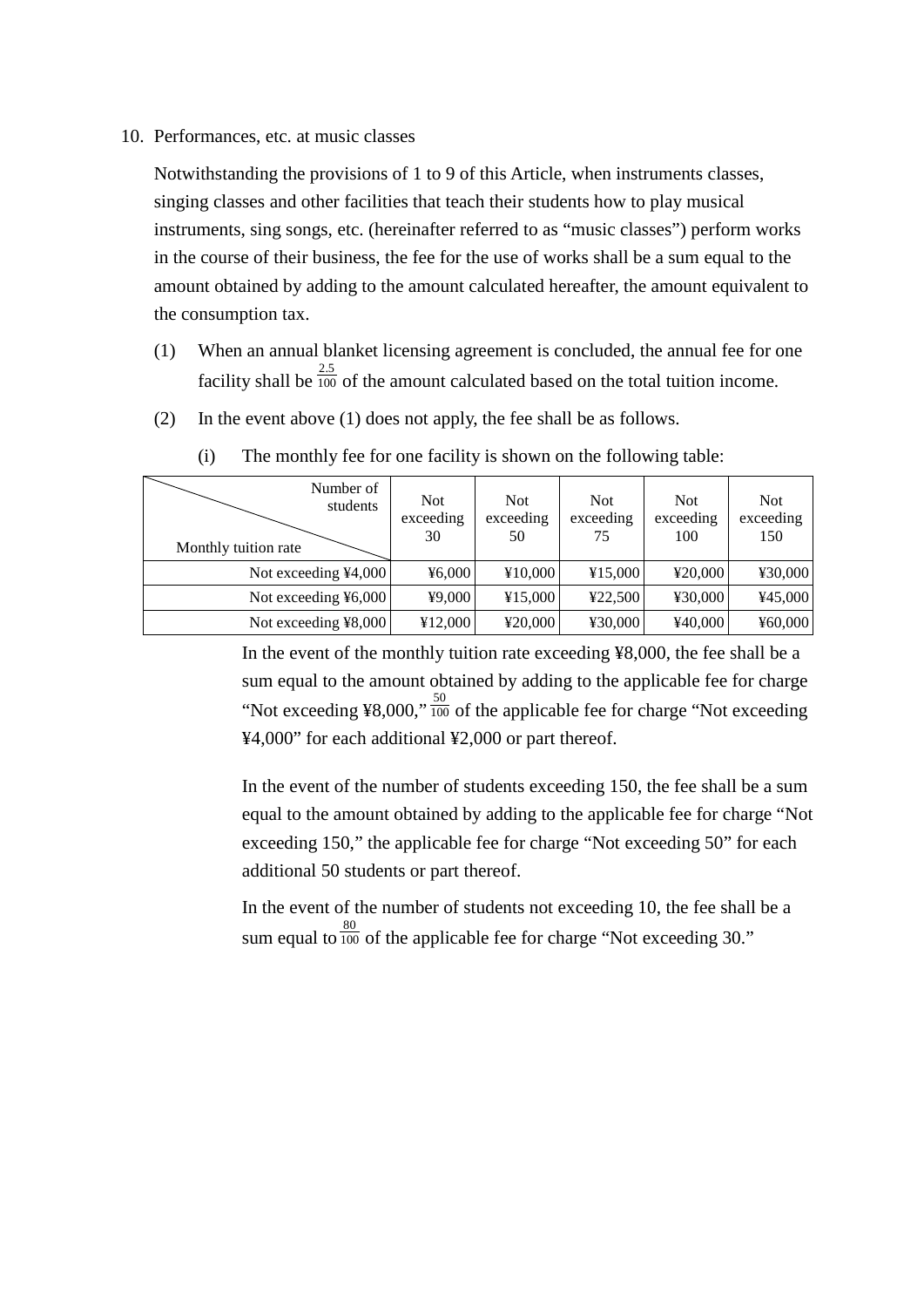(ii) In the event above (i) does not apply, the fee shall be determined on a perwork and per-performance basis as follows.

| Tuition rate<br>per lecture | Number of students         | Not exceeding<br>30 | <b>Not</b><br>exceeding<br>50 | <b>Not</b><br>exceeding<br>75 | <b>Not</b><br>exceeding<br>100 | <b>Not</b><br>exceeding<br>150 |
|-----------------------------|----------------------------|---------------------|-------------------------------|-------------------------------|--------------------------------|--------------------------------|
|                             | Not exceeding $\yen 1,000$ | ¥150                | 4250                          | ¥370                          | 4500                           | ¥750                           |
|                             | Not exceeding ¥2,000       | ¥300                | 4500                          | 4750                          | 41,000                         | 41,500                         |
|                             | Not exceeding ¥3,000       | ¥450                | 4750                          | 41,120                        | 41,500                         | 42,250                         |

(a) The fee for a performance not exceeding 5 minutes is shown on the following table.

In the event of the tuition rate per lecture exceeding ¥3,000, the fee shall be a sum equal to the amount obtained by adding to the applicable fee for charge "Not exceeding ¥3,000," the applicable fee for charge "Not exceeding ¥1,000" for each additional ¥1,000 or part thereof.

In the event of the number of students exceeding 150, the fee shall be a sum equal to the amount obtained by adding to the applicable fee for charge "Not exceeding 150," the applicable fee for charge "Not exceeding 50" for each additional 50 students or part thereof. In the event of the number of students not exceeding 10, the fee shall be a sum equal to  $\frac{80}{100}$  of the applicable fee for charge "Not exceeding 30."

(b) The fee per work per performance whose playing time exceeds 5 minutes shall be a sum equal to the amount obtained by adding to the fee for a playing time not exceeding 5 minutes, the same fee for each additional 5 minutes or part thereof.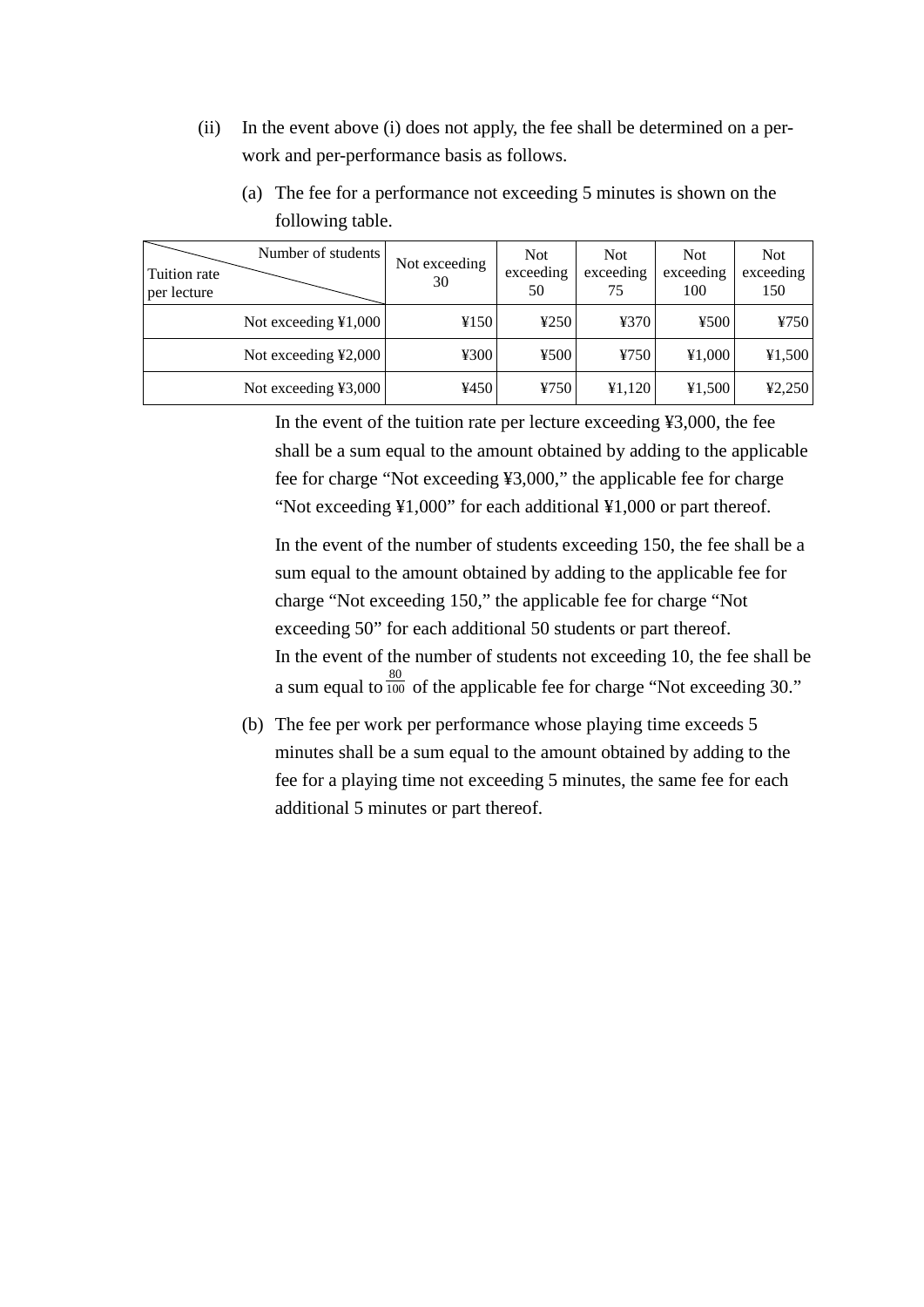# **Notes for Performances, etc. at music classes**

### *General Performances, etc.*

(i) Performance refers to performing, exhibiting (this excludes exhibitions using theatrical films), or communicating (this excludes communication to which the provisions of Article 12 Background music are applied) works.

### *Fiscal year*

(ii) The fiscal year applicable to the provisions of (1) shall be one year commencing in April and ending in March of the following year.

### *Tuition rate*

(iii) Tuition rate shall be a fee (exclusive of the consumption tax) usually required for a student to take a lecture, regardless of its name. However, such fee excludes the costs on special educational materials, facilities used and musical instruments used, where such cost burden is separately indicated.

Where a tuition rate per lecture is not fixed and alternatively a membership fee, etc. is charged, the tuition rate shall be determined within the scope of income from such membership fees, etc., with due regard to usage conditions and other factors.

#### *Tuition income*

(iv) The tuition income means the total amount of tuition rates for lectures.

#### *Sum calculated based on the total tuition income*

(v) The sum calculated based on the total tuition income shall be the tuition income received for the lectures which were held at the relevant facility during the previous fiscal year using the works under the administration of the Society. If the lectures using the works under the administration of the Society cannot be identified, such amount shall be  $\frac{50}{100}$  of the tuition income received for all the lectures which used the music.

#### *Monthly tuition rate*

(vi) The monthly tuition rate shall be a monthly fee for a course of lectures held at the relevant facility. Where such tuition rate is classified into categories, such tuition income shall be the arithmetic mean, and where there are both charged and free-ofcharge lectures, the latter is excluded. Where the tuition rate is paid per lecture, the total tuition rates for four lectures shall be deemed to be the monthly tuition rate.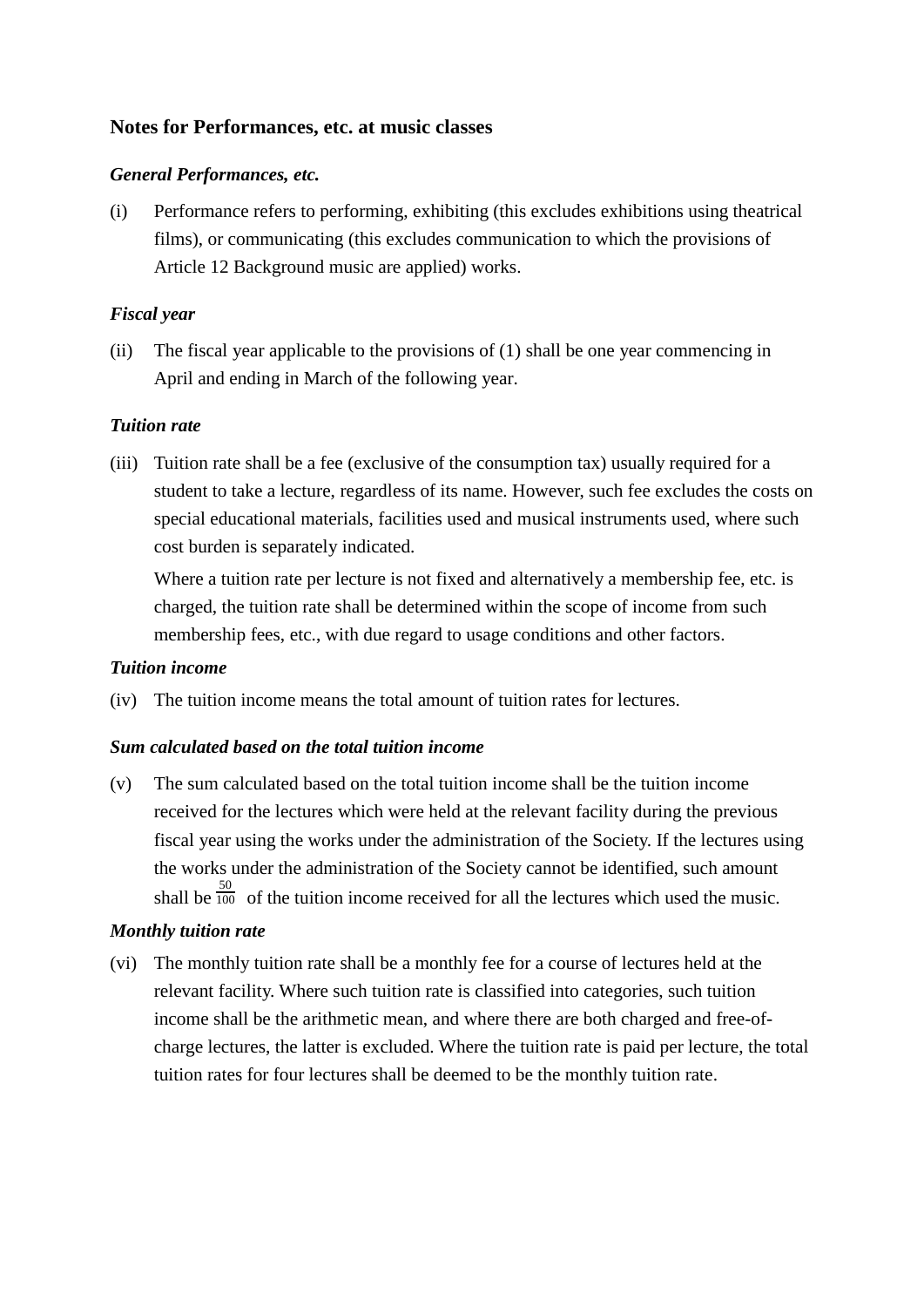### *Tuition rate per lecture*

(vii) The tuition rate per lecture shall be the tuition rate paid per lecture. Where the tuition rate per lecture is not fixed, it shall be a charge obtained by dividing the tuition rates for a course of lectures by the number of lectures held. Where such tuition rate is classified into categories, such tuition income shall be the arithmetic mean, and where there are both charged and free-of-charge lectures, the latter is excluded.

# *Number of students*

(viii) The number of students shall be the total number of persons to be admitted for the courses of lectures held at the relevant facility, excluding Notes (xii).

# *Fee per work per use*

(ix) The fee per work per use means the fee required to pay for entire or partial use of a work per performance.

# *Special rules for fee calculation*

- $(x)$  In the event the provisions of (1) shall apply, the fee for the first year of the business shall be determined based on the sum calculated based on the total tuition income with due regard to usage conditions and other factors, within the scope of the total tuition income during a certain period of time since the opening of the first lecture, converted to its equivalent of the tuition income during the period from the opening of the lectures to the end of the fiscal year.
- (xi) In the event the provisions of (1) shall apply, where the period of business operation by the relevant facility in the fiscal year preceding to the fiscal year for which the fee is calculated is less than one year, the fee shall be determined based on the sum calculated based on the total tuition income with due regard to usage conditions and other factors, within the scope of the total tuition income during the above period of business operation, converted to its equivalent of the total tuition income for the year.